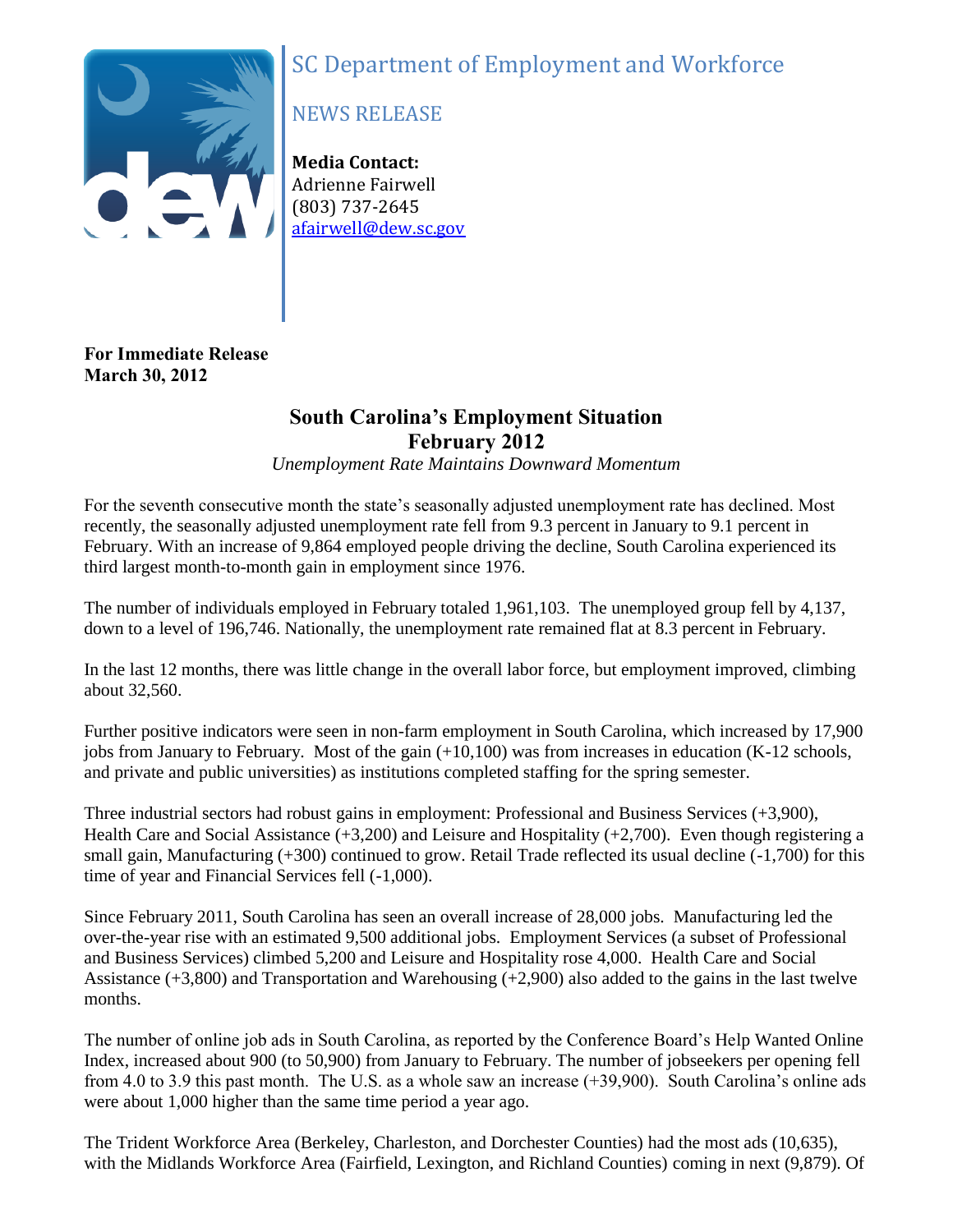all online ads, Healthcare Practitioner and Technical Occupations had the highest number of ads in the state (10,005).

"The continued decline in the state's unemployment rate and the increase in employed persons is good news for South Carolina." said SC Department of Employment and Workforce Executive Director Abraham J. Turner. "It supports recent articles noting South Carolina as faring better at economic recovery than most other states."

###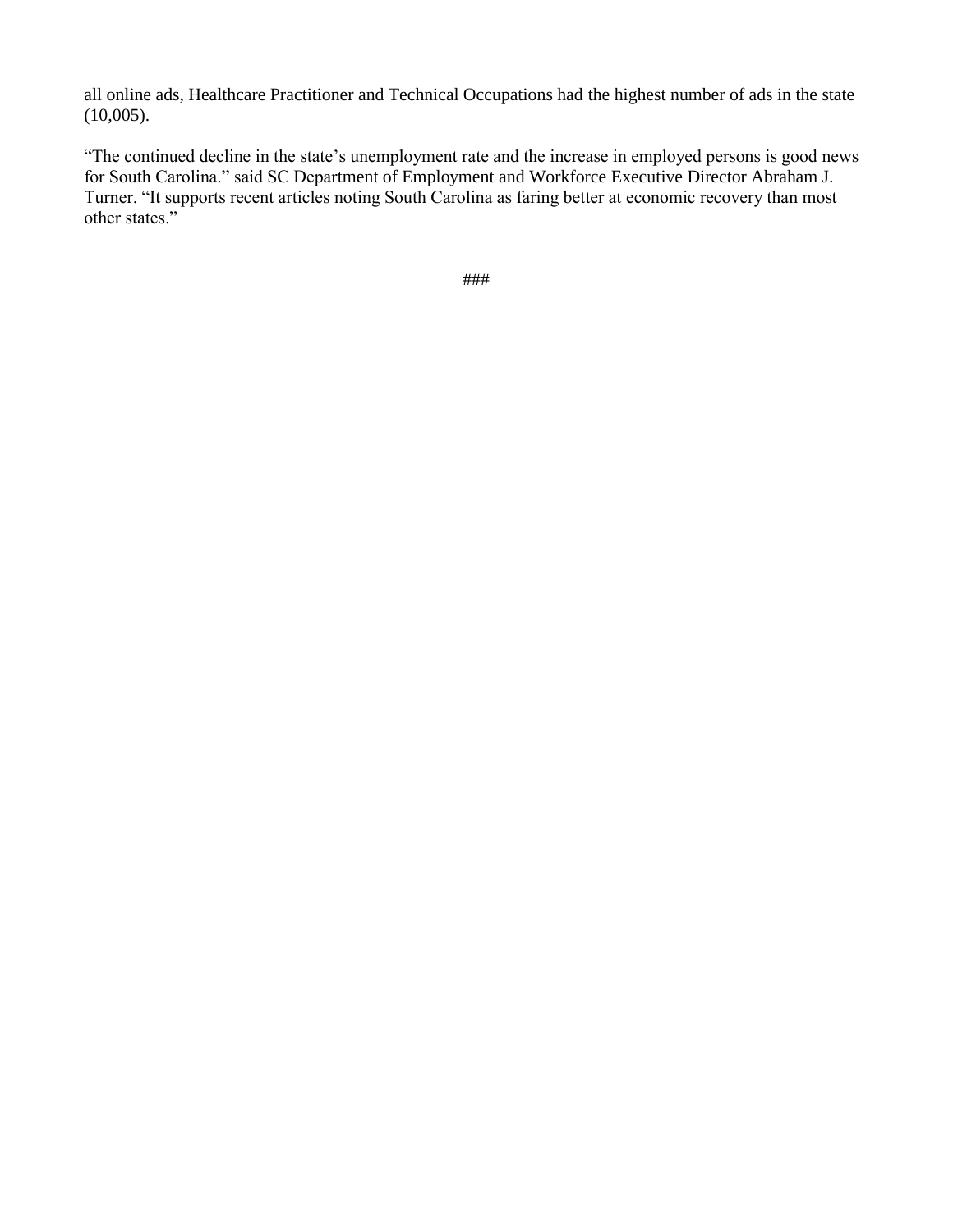#### **NONFARM EMPLOYMENT BY INDUSTRY**

### **February 2012 Statewide**

|                                           |                 |           |                 | January 2012  |          | February 2011 |          |  |
|-------------------------------------------|-----------------|-----------|-----------------|---------------|----------|---------------|----------|--|
|                                           |                 |           |                 | to            |          | to            |          |  |
|                                           |                 |           |                 | February 2012 |          | February 2012 |          |  |
|                                           | <b>February</b> | January   | <b>February</b> | #             | %        | #             | %        |  |
| Jobs by Industry                          | 2012            | 2012      | 2011            | Change        | Change   | Change        | Change   |  |
|                                           |                 |           |                 |               |          |               |          |  |
| <b>Total Nonfarm Employment</b>           | 1,826,800       | 1,808,900 | 1,798,800       | 17,900        | 0.99%    | 28,000        | 1.56%    |  |
| Natural Resources and Mining              | 3,800           | 3,800     | 3,900           | 0             | 0.00%    | $-100$        | $-2.56%$ |  |
| Construction                              | 73,500          | 73,400    | 75,600          | 100           | 0.14%    | $-2,100$      | $-2.78%$ |  |
| Manufacturing                             | 221.000         | 220,700   | 211.500         | 300           | 0.14%    | 9.500         | 4.49%    |  |
| Trade, Transportation, and Utilities      | 347,300         | 348,700   | 342,500         | $-1,400$      | $-0.40%$ | 4,800         | 1.40%    |  |
| Information                               | 26,400          | 26,100    | 25.700          | 300           | 1.15%    | 700           | 2.72%    |  |
| <b>Financial Activities</b>               | 94,100          | 95,100    | 94,900          | $-1,000$      | $-1.05%$ | $-800$        | $-0.84%$ |  |
| <b>Professional and Business Services</b> | 227,400         | 223,500   | 222,000         | 3,900         | 1.74%    | 5,400         | 2.43%    |  |
| <b>Education and Health Services</b>      | 220,200         | 215,400   | 216,200         | 4,800         | 2.23%    | 4,000         | 1.85%    |  |
| Leisure and Hospitality                   | 199,000         | 196,300   | 195,000         | 2,700         | 1.38%    | 4,000         | 2.05%    |  |
| Government                                | 344,900         | 336,800   | 343,600         | 8,100         | 2.40%    | 1,300         | 0.38%    |  |

#### **Note: Not Seasonally Adjusted**

#### **NONFARM EMPLOYMENT**

### **South Carolina & Metropolitan Areas (Not Seasonally Adjusted) February 2012**

|                                         |           |           |                 | January 2012  |          | February 2011<br>to<br>February 2012 |          |  |
|-----------------------------------------|-----------|-----------|-----------------|---------------|----------|--------------------------------------|----------|--|
|                                         |           |           |                 | to            |          |                                      |          |  |
|                                         |           |           |                 | February 2012 |          |                                      |          |  |
|                                         | February  | January   | <b>February</b> | %<br>#        |          | #                                    | %        |  |
| <b>INDUSTRY TITLE</b>                   | 2012      | 2012      | 2011            | Change        | Change   | Change                               | Change   |  |
|                                         |           |           |                 |               |          |                                      |          |  |
| <b>Statewide</b>                        | 1,826,800 | 1,808,900 | 1,798,800       | 17,900        | 0.99%    | 28,000                               | 1.56%    |  |
| Anderson MSA                            | 57.000    | 57.600    | 59.000          | -600          | $-1.04%$ | $-2.000$                             | $-3.39%$ |  |
| Charleston/North Charleston MSA         | 295,100   | 294,500   | 288,800         | 600           | 0.20%    | 6,300                                | 2.18%    |  |
| Columbia MSA                            | 349,600   | 346,300   | 342,600         | 3,300         | 0.95%    | 7,000                                | 2.04%    |  |
| Florence MSA                            | 82.500    | 82.500    | 79,900          | 0             | 0.00%    | 2,600                                | 3.25%    |  |
| Greenville MSA                          | 303.500   | 301.700   | 299,000         | 1,800         | 0.60%    | 4,500                                | 1.51%    |  |
| Myrtle Beach/Conway/N. Myrtle Beach MSA | 107,700   | 107,000   | 102,700         | 700           | 0.65%    | 5,000                                | 4.87%    |  |
| Spartanburg MSA                         | 117,600   | 116,900   | 114,800         | 700           | 0.60%    | 2,800                                | 2.44%    |  |
| Sumter MSA                              | 36.700    | 36.400    | 36,800          | 300           | 0.82%    | $-100$                               | $-0.27%$ |  |

Note: Employment estimates have been rounded to the nearest hundred. Sum of detail may not equal totals due to rounding or the exclusion of certain industries from publication. All data are subject to revision.